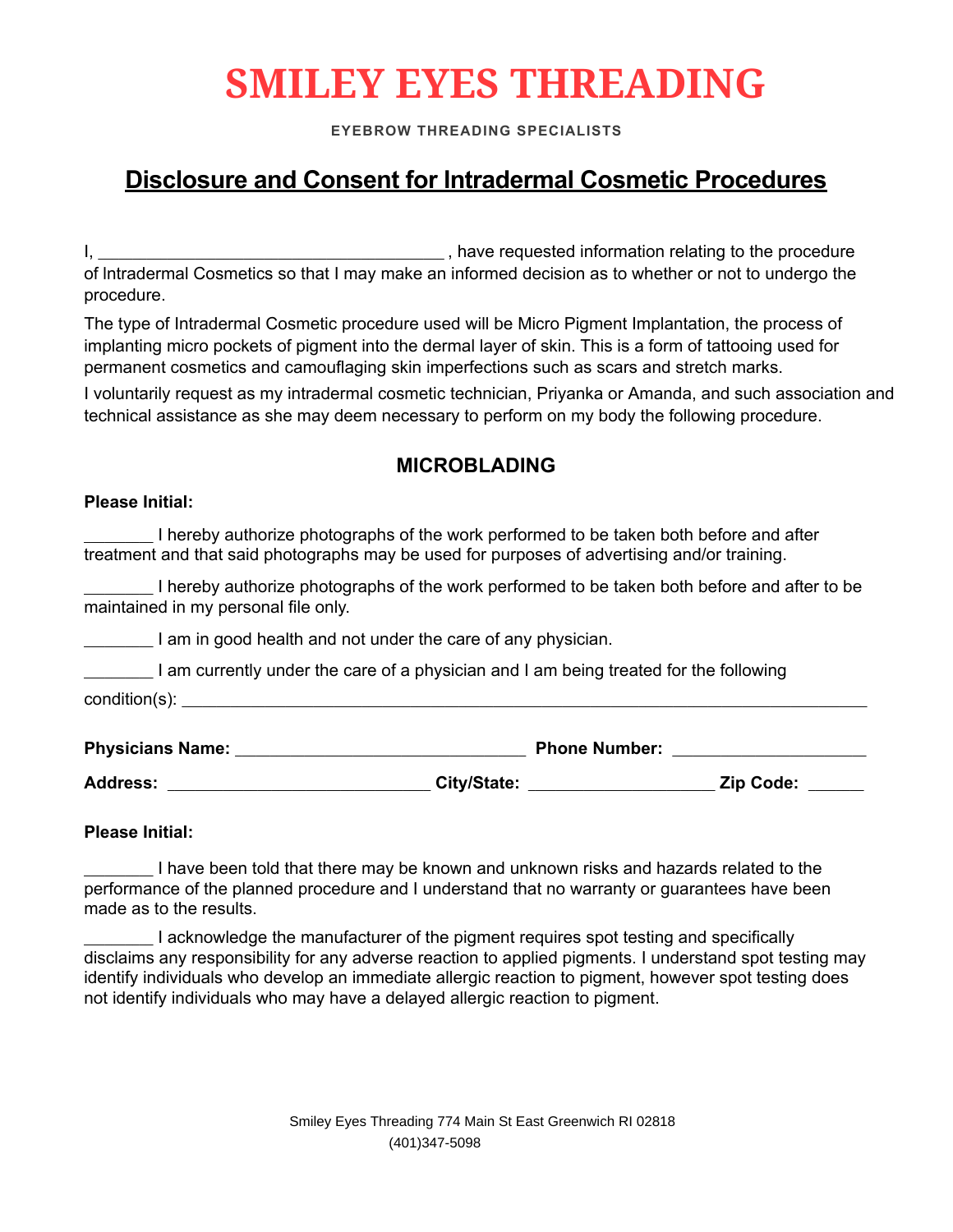I have been told that this procedure will involve pain and discomfort.

\_\_\_\_\_\_\_\_\_\_ I understand the markings are permanent and that there is the possibility of hyper pigmentation resulting from a procedure, especially in individuals prone to hyper pigmentation from scar or other injury.

\_\_\_\_\_\_\_\_\_\_ I understand that a follow-up procedure may be required outside of the 2-step initial appointment.

\_\_\_\_\_\_\_\_\_\_ I understand other risks involved with the procedure may include, but are not limited to: infections, allergic and other reactions to applied pigments, allergic and other reactions to products applied during and after the procedure, fanning or spreading of pigments (pigment migration), fading of color.

\_\_\_\_\_\_\_\_\_\_ I accept full responsibility for any and all, present and future, medical treatments and expenses I may incur in the event I need to seek treatments for any known or unknown reason associated with this procedure.

\_\_\_\_\_\_\_\_\_\_ I have been given an opportunity to ask questions about the procedures to be used and the risks and hazards involved, and I believe that I have sufficient information to give informed consent.

I agree that should I have a complaint of any kind whatsoever. I shall immediately notify Arbitration Association and judgment of the award rendered by the arbitrator(s) may be entered in any court that has jurisdiction. SMILEY EYES, LLC and I further agree that any controversy or claim arising out of or relating to this consent and/or any signed contract between myself and the SMILEY EYES, LLC or the breach thereof, shall be settled by arbitration in the state of Rhode Island in accordance with the Rules of the American

 $\frac{1}{2}$  ,  $\frac{1}{2}$  ,  $\frac{1}{2}$  ,  $\frac{1}{2}$  ,  $\frac{1}{2}$ assistants, and pigment manufacturer(s) from any and all liability related to allergic reaction or any other reaction to applied pigments. I agree to waive a spot test prior to application and I agree to release SMILEY EYES, LLC,

I understand that if I have an infection, adverse reaction or allergic reaction to the procedure, Health Services. I must notify SMILEY EYES, LLC, a healthcare provider and the RHODE ISLAND Department of State

\_\_\_\_\_\_\_\_\_\_ I certify that I have read or had read to me this consent and fully explained and I understand its contents.

\_\_\_\_\_\_\_\_\_\_ I have read or had read to me and received a copy of the Post Procedure Instructions and I understand its content.

| Signature: | Date: |  |
|------------|-------|--|
|            |       |  |

**Technician:** \_\_\_\_\_\_\_\_\_\_\_\_\_\_\_\_\_\_\_\_\_\_\_\_\_\_\_\_\_\_\_\_\_\_\_\_\_\_\_\_\_\_\_\_\_\_\_\_\_\_ **Date:** \_\_\_\_\_\_\_\_\_\_\_\_\_\_\_\_\_\_\_\_\_\_\_\_\_\_

774 Main St East Greenwich ,RI 02818

(401) 347-5098 I HHT179@GMAIL.COM I WWW.SMILEYEYETHREADING.COM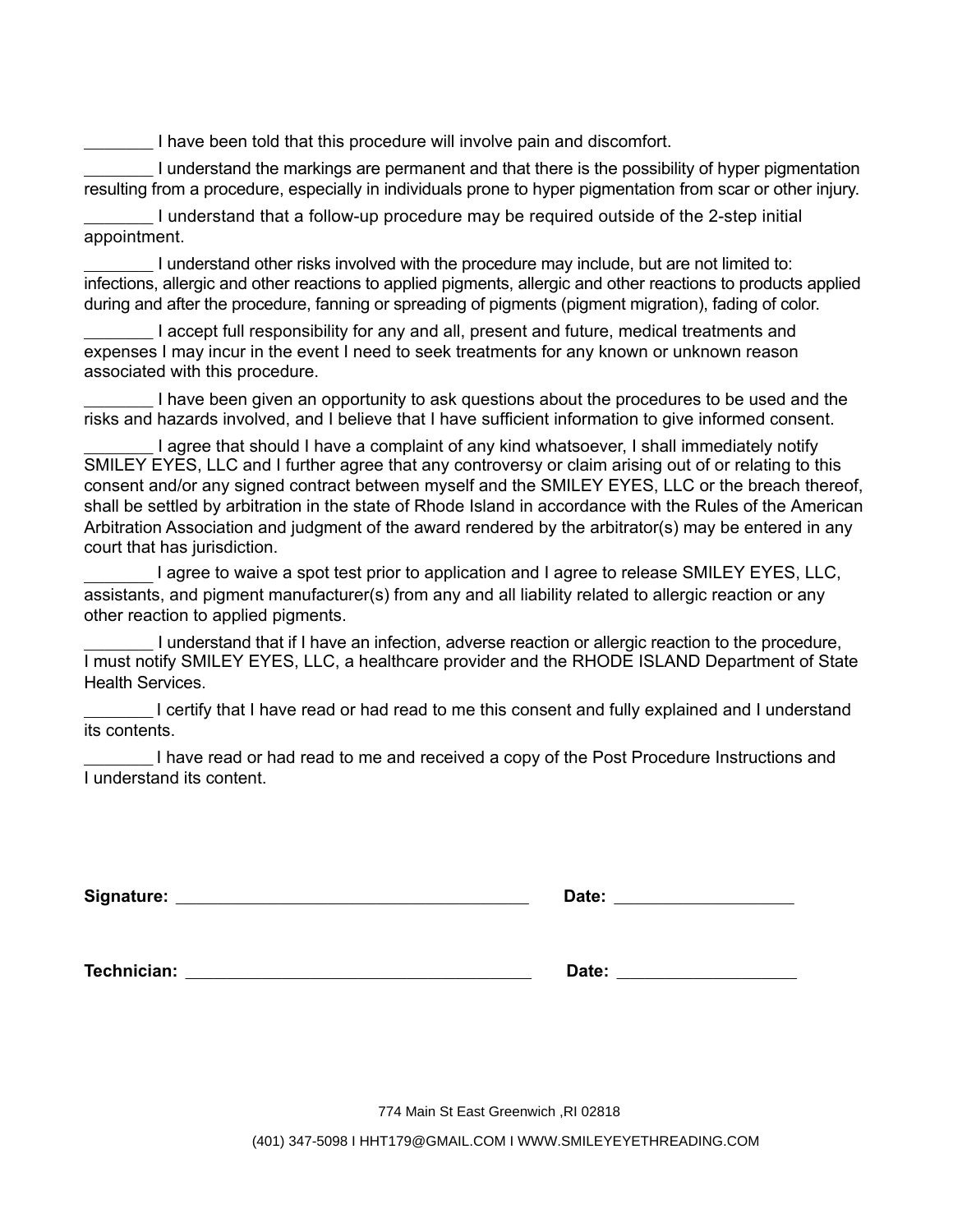## SMILEY EYES THREADING

**EYEBROW THREADING SPECIALISTS**

## **Post-procedure Instructions (SMILEY EYE Copy)**

### **For lntradermal Cosmetic Procedures:**

- Immediately following treatment apply ice to the treated areas for 10-30 minutes. Ice helps to reduce the swelling and aids in the healing process.
- Apply Vaseline sparingly twice daily to treated areas for 7 days.
- Do not rub or pick at the epithelial crust, allow it to flake off on its own. There should be absolutely no scrubbing, cleansing creams, or chemicals. Gently rinse the treated area with a mild anti-bacterial soap. Rinse with water and lightly pat the area dry. Do not expose treated areas to the full water pressure of a shower, until the area has healed.
- Do not soak treated area in a bath, swimming pool or hot tub. Do not swim in fresh, salt, or chlorinated pool water for at least 2-4 weeks following your procedure.
- Limit sun exposure for 14 days following the procedure.
- Use sterile bandages and dressings when necessary.
- You will not be allowed to donate blood for 1 calendar year following your procedure, per the guidelines of the American Red Cross.

Failure to follow post procedure instructions may result in loss of pigment, discoloration, or infection. Remember that the colors will appear brighter immediately following the procedure and will soften as the healing process occurs. An additional touch-up procedure outside of the 2-step initial procedure may, or may not be necessary depending on the final result, which can be determined after healing is complete. If a touch-up is necessary, please call and schedule an appointment.

We want you to love your new look and will be available to answer any questions or concerns you have following your procedure. We are so pleased to have you as our client and we look forward to providing you wonderful services in the future.

I have read, or have had read to me, the above post procedure instructions and I fully understand the information contained therein.

|                                                            | <b>Driver License or ID Information</b> |  |
|------------------------------------------------------------|-----------------------------------------|--|
| State: ____________<br>Expiration Date: __________________ |                                         |  |
|                                                            |                                         |  |

774 MAIN ST EAST GREENWICH RI 02818

(401) 347-5098 I HHT179@gmail.com I www.SMILEYEYETHREADING.COM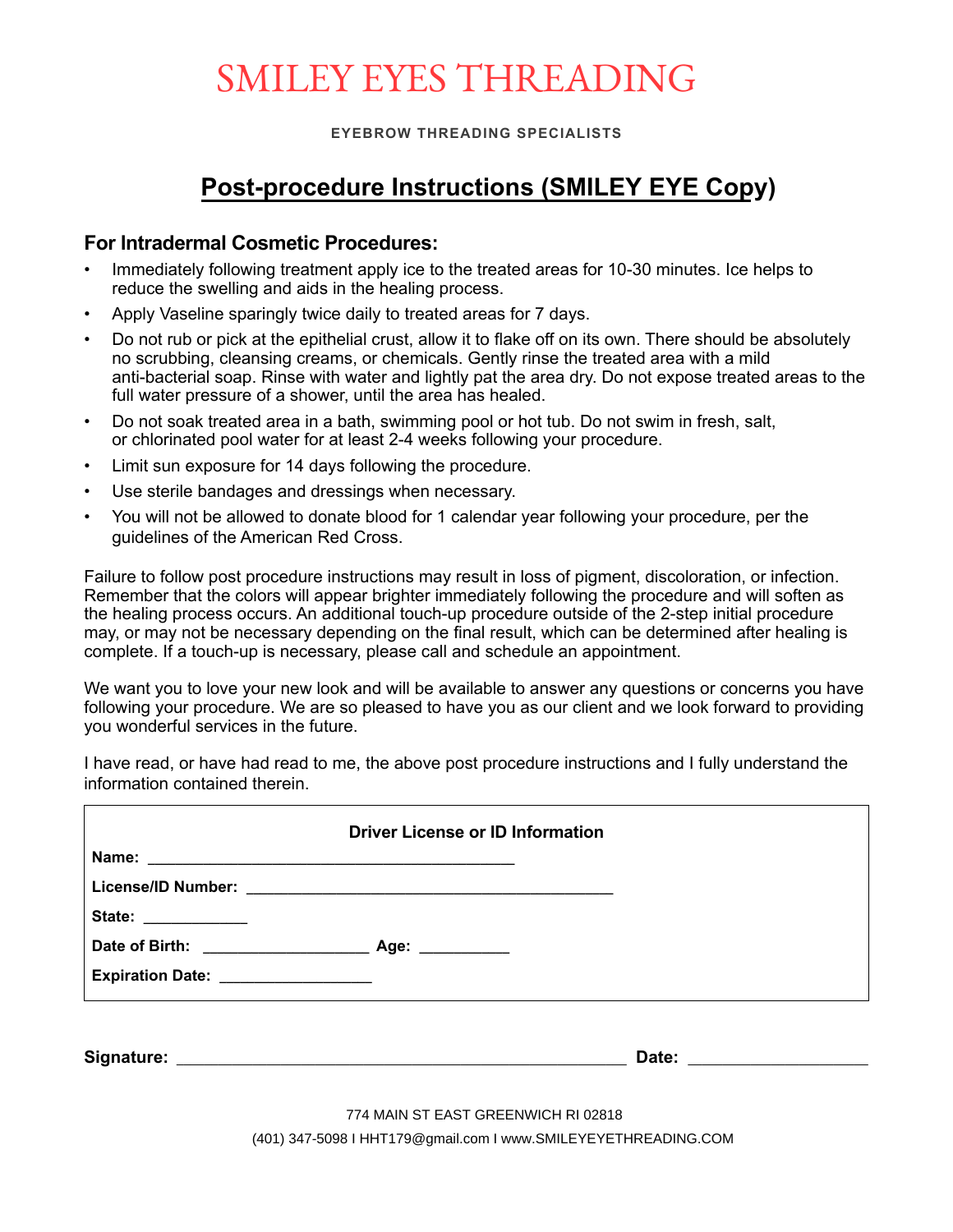## **Client Information Sheet**

#### **Disclaimer:**

**I understand that this procedure is a two (2) step treatment. After the first visit I will allow the eyebrows to have the proper healing time until the second visit. If I don't choose to show up for the second visit, the treatment is half done.** 

 $\frac{1}{2}$  ,  $\frac{1}{2}$  ,  $\frac{1}{2}$  ,  $\frac{1}{2}$  ,  $\frac{1}{2}$  ,  $\frac{1}{2}$  ,  $\frac{1}{2}$  ,  $\frac{1}{2}$  ,  $\frac{1}{2}$  ,  $\frac{1}{2}$  ,  $\frac{1}{2}$  ,  $\frac{1}{2}$  ,  $\frac{1}{2}$  ,  $\frac{1}{2}$  ,  $\frac{1}{2}$  ,  $\frac{1}{2}$  ,  $\frac{1}{2}$  ,  $\frac{1}{2}$  ,  $\frac{1$ 

**I understand that during the healing time, the pigment will fade, may disappear and that I may have to touch up with my usual eyebrow pencil to fill the shape between visit one and two.** 

**For more information visit www.smileyeyethreading.com.**

**Client Signature Date** 

| <b>OFFICE USE</b> |  |
|-------------------|--|
|                   |  |
|                   |  |
|                   |  |
|                   |  |
|                   |  |
|                   |  |
| Touch-Up's        |  |
|                   |  |
|                   |  |

774 MAIN ST EAST GREENWICH RI 02818

(401) 489-9733 I HHT179@GMAIL.COM I WWW.SMILEYEYETHREADING.COM